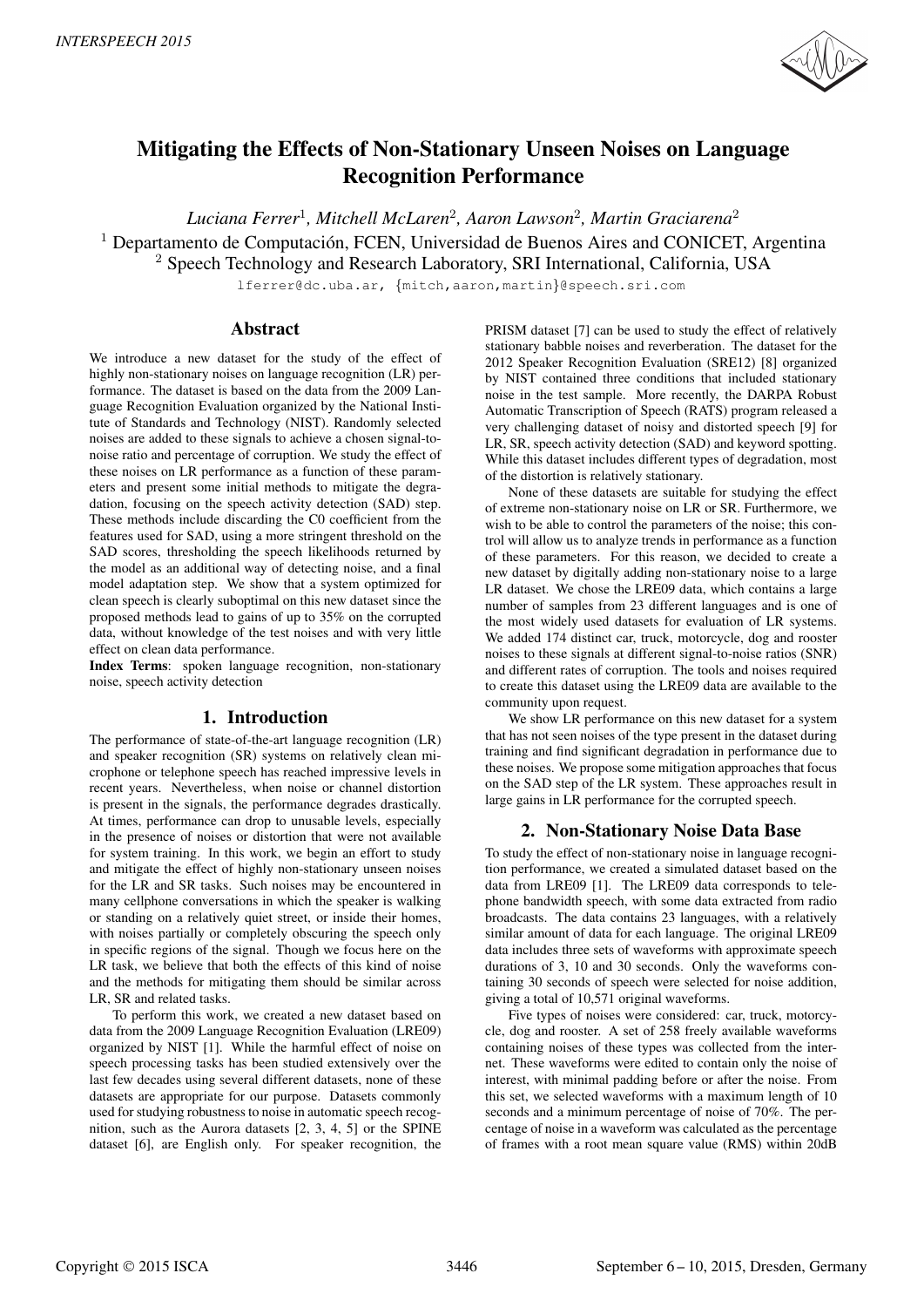from the highest RMS in the waveform. A total of 174 noise signals satisfied these criteria: 45 car, 24 dog, 35 motorcycle, 35 rooster, and 35 truck noises, with an average duration of 4.0 seconds. Each of the waveforms were then faded in (out) by multiplying the first (last) 0.2 seconds with the first (last) half of a Hanning window. This reduces possible effects of the onset and offset of the noise waveforms, which could be distinctive and provide an undesired advantage to SAD algorithms.

The 10,571 original waveforms were randomly split into five equal sets. Each set was then corrupted with one type of noise to generate several new sets with different SNR levels and different percentages of corruption (PC). To this end, we first randomly chose noise samples of the selected type until the number of high-RMS frames from all these signals was approximately equal to the number of frames in the original signal multiplied by the rate of corruption PC/100. The high-RMS frames were defined as those having an RMS within 20dB of the highest RMS value for that waveform. The selected noise samples were then normalized to have the same RMS by dividing the samples by the average RMS over the high-RMS frames. These signals were then concatenated, padding zeroes between them in order to reach the same length as the speech signal. Finally, the corrupted signal was created as  $(1 - K)s + K * n$ , where  $s$  corresponds to the sample values in the speech signal,  $n$  corresponds to the concatenated noise signal, and the value of K is determined so that the resulting corrupted signal has the desired SNR. The SNR of the corrupted signal was computed as  $20 \log(rms(s) * (1 - K)/(rms(n) * K))$ , where  $rms(x)$  was computed as the average over the frames with an RMS within 20dB of the highest RMS in the signal. The concatenated noise signal n always has  $rms$  value of 1.0 by design.

We call this data set the non-stationary noise data base (NSN-DB). For the experiments in this paper, we divided this dataset in two subsets, dev and eval, splitting the three traffic noises among the two sets. The dev subset contains only the rooster- and motorcycle-corrupted signals, with a total of 4226 signals for each condition given by a combination of SNR and percentage of corruption. The eval subset contains the signals corrupted with the other three types of noises (dog, car and truck), with a total of 6345 signals for each condition.

# 3. System Description

In this section, we describe the LR system used in this study along with the proposed innovations to make the SAD step more robust to non-stationary unseen noises.

## 3.1. Language Recognition System

Our spoken language recognition system is a state-of-the-art i-vector-based system [10, 11]. The features are shifted-delta cepstrum (SDC) features given by mel-frequency cepstral coefficient (MFCC) features of 7 dimensions appended with 7-1-3-7 shifted delta cepstra [12], resulting in a final vector of 56 dimensions. A SAD system, later described in Section 3.2, is used to determine the regions where there is speech. The features over these regions are processed with signal-level mean and variance normalization and used to extract sufficient statistics with respect to a GMM. They are then fed to the i-vector extraction step. Given this i-vector, a backend is used to generate the final scores for each language.

The training data for the GMMs, i-vector extractor and backends for all systems was extracted from the CallFriend, NIST LRE 2003, 2005, and 2007, and VOA3 datasets. The data contains a very unbalanced representation of the 23 target languages, ranging from 100 to 7275 samples per language. All GMMs have 2048 components with diagonal covariances. The i-vectors have 400 dimensions. All components of the system are gender-independent. Note that the NSN-DB is not used to train any part of the LR system. The noises used to generate this dataset are completely unknown to the system, which is trained with relatively clean microphone and telephone data.

A Gaussian backend (GB) is used to generate the final scores [13]. This backend represents the state-of-the-art in ivector scoring for language recognition and was widely used in recent NIST LREs [11]. In the GB, a Gaussian distribution is estimated for each language, with covariance S shared across languages and language-dependent mean  $m_l$ , by maximizing the likelihood on the training data. The scores are computed as the likelihood of the samples given these Gaussian models. Since the LRE09 training data is severely language-imbalanced, we developed a modification of the Gaussian backend approach that provides modest improvements by weighting samples during the computation of the means and covariance of the model such that the sum of weights for each language was identical.

#### 3.2. Baseline SAD System

The baseline SAD system is based on a smoothed log-likelihood ratio between a speech Gaussian mixture model (GMM) and a background GMM [14, 15, 16]. The system was developed for the original LRE09 data and is based on standard 13 dimensional MFCCs, including C0 through C12, with appended deltas and double deltas resulting in a 39-dimensional feature vector. Since C0 is included, gain normalization is performed on the signal prior to feature extraction to make C0 independent of the volume of the signal; all other coefficients are unaffected by gain normalization. To this end, we divide the signal by the average RMS value over the frames with the highest 5% of RMS values. This approach gives us the best performance on the original LRE09 data. In this work we compare this system with one that uses C1 through C13 (C13 is included to keep the number of dimensions unchanged).

All SAD systems in this work are comprised of two 128 component GMMs; one trained on speech frames and one trained on non-speech frames. The data used to train these models comes from our PRISM dataset [7] and includes data from Fisher 1 and 2, Switchboard phase 2 and 3, Switchboard cellphone phase 1 and 2, and Mixer data. The speech/non-speech labels used to train the GMMs were obtained with our previous HMM-based SAD system. We also tested a set of GMMs trained on the clean data mentioned above and the noisy and reverberated data from the PRISM dataset. Given a test sample, the likelihoods of the speech and the non-speech GMMs given the features are computed for each frame. The logarithm of the ratio of these two likelihoods (the log-likelihood ratio, or LLR) is then smoothed using an averaging filter of length 21 frames. Finally, any frames with LLRs above 0.0 are deemed speech and used for the computation of the sufficient statistics for i-vector extraction, as described in Section 3.1.

## 3.3. Proposed SAD system

We made two main modifications to the SAD system described above to make it more robust to non-stationary unseen noises. The first modification is based on the observation that some noises might sound more like speech than non-speech to a system that has not encountered them during training. For example, in our simulated data, both rooster cries and dog barks are commonly labeled as speech by our baseline system. While these noises are not well represented by either the speech or the non-speech model in this system, the speech GMM returns a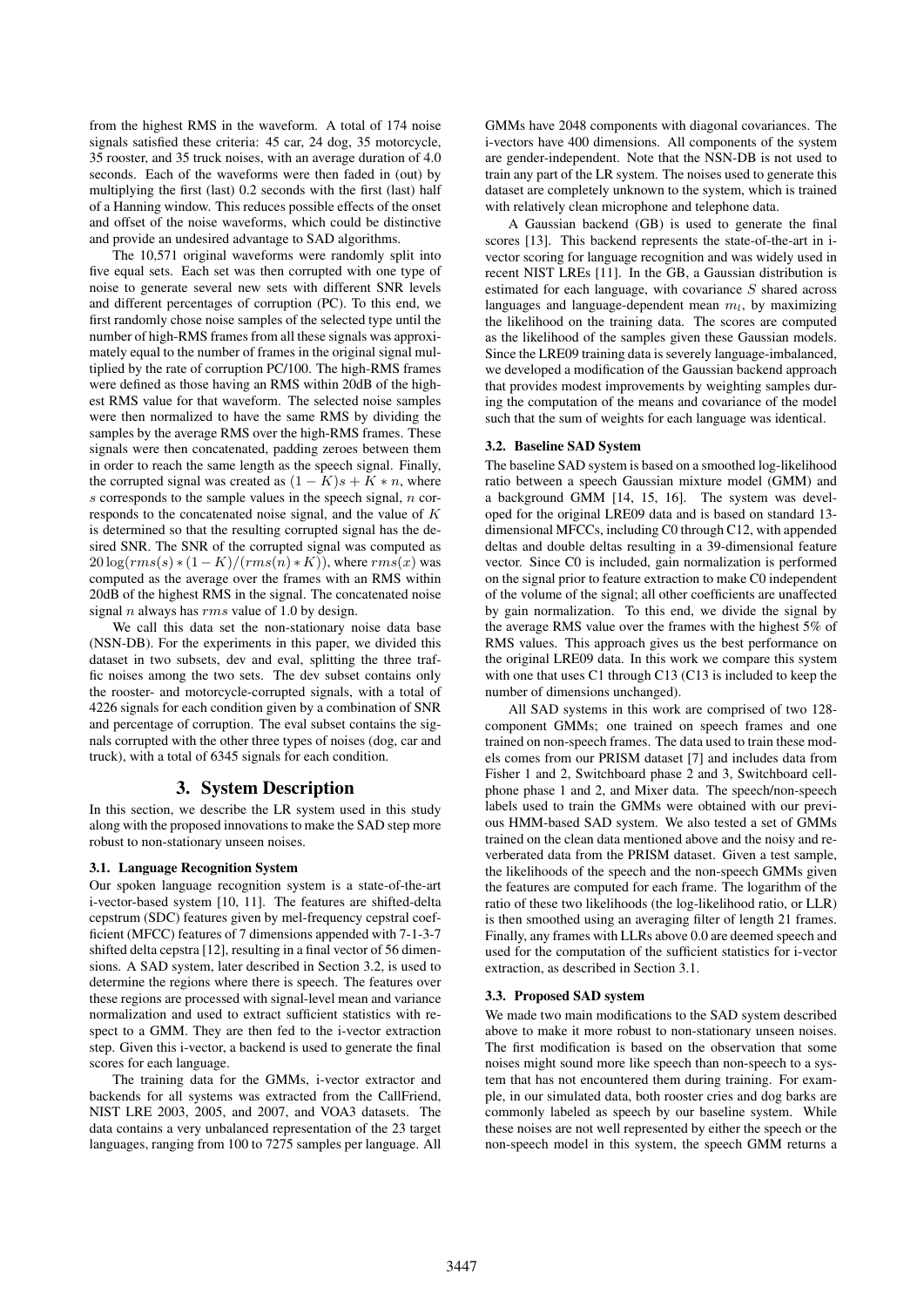higher likelihood, resulting in an LLR that exceeds the threshold above which a frame is considered speech. While the LLR might be positive, we expect the two likelihoods involved in the LLR computation to be low. Given this observation, we modified the procedure for deciding whether a frame is speech: a frame is labeled as speech only if both the LLR and the speech likelihood exceed certain (different) thresholds. The two thresholds can be calibrated separately to optimize LR performance. For this purpose, the speech likelihood is smoothed using the same filter length of 21 used for the LLRs.

This new restriction on the speech likelihoods is meant to reduce the number of SAD false alarms (non-speech frames labeled as speech). In the process, the procedure might label as non-speech some noisy speech which does not match the original training data for the speech model. This is acceptable for us, since we are trying to optimize LR performance rather than SAD performance. Noisy speech that is too mismatched with the original training data is also likely to degrade LR performance if those frames are included in the i-vector computation.

The second modification to the SAD system is the addition of an adaptation step. In this approach, two initial sets of speech and non-speech frames are selected using the algorithm described above, potentially using different LLR thresholds for each set to bias the selection to high-confidence frames. These frames are then used to adapt the means of the original speech and non-speech GMMs. The new means are computed as  $\tilde{m}_s = (1-c_s)m_s + c_sM_s$  where  $\tilde{m}_s$  is a matrix of mean vectors for the adapted GMM containing one row for each component in the GMM and one column for each dimension,  $M_s$  is a similar matrix of means corresponding to the original unadapted GMM,  $m<sub>s</sub>$  is the matrix of means obtained using the selected frames, and  $c_s$  is a vector of factors that interpolates between the original means and the sample-dependent means. If  $N$  is the vector of zeroth order statistics and  $F$  is the matrix of first order statistics for the selected frames with respect to the original GMM, row *i*, column *j* of  $m_s$  is given by  $m_{s,i,j} = F_{i,j}/N_i$ , and  $c_{s,i} = w/(N_i + w)$ , where w, which is commonly called the relevance factor, controls how much the new means should be adapted to the sample's data. This adaptation method is commonly used in speaker recognition to adapt the universal background model to each speaker's data [17].

The adapted models are then used to recompute the LLRs for each frame which are then smoothed and thresholded as in the baseline system to obtain the final speech regions. The frames originally deemed as non-speech by the speech likelihood threshold are still labeled as non-speech after recomputing the LLRs. This procedure gave significant gains in this data.

## 4. Experiments

This section presents our results on the NSN-DB. Development experiments showing performance as a function of different system parameters are performed on the dev subset of the dataset for the clean signals and the 50% corruption condition with - 20 dB SNR. The last section shows the performance on the eval subset for the parameters selected based on the dev performance for all three percentages of corruption (20, 50 and 80%) and two SNR levels, as well as for the clean data.

Results are presented in terms of average minimum Cdet. The Cdet is defined in the LRE09 evaluation plan [1]. We use minimum Cdet rather than actual Cdet to avoid considering issues of calibration in these initial experiments on this dataset. While calibration is an important issue that might affect performance significantly, it is somewhat orthogonal to the issues we



Figure 1: Comparison of LR performance on the dev NSN-DB subset for clean signals and 50% corruption rate with SNR=-20dB, for different LLR thresholds (x-axis) and different speech likelihood thresholds (legend). The spthr=-30 line for the clean signals is hidden by the "no spthr" line.

are studying in this work.

All systems presented here use the same GMM, i-vector extractor and Gaussian backend. These models were trained on the LRE09 training dataset as described in Section 3.1. This is all telephone-bandwidth data, without added noise. Hence, the noises present in the NSN-DB are unseen during training of the system. Note, though, that the models are a good representation of the clean part of the signals in the NSN-DB.

#### 4.1. Development Experiments

In this section we present results on the development set as a function of system parameters.

#### *4.1.1. Effect of Training Data and C0*

We tried three different SAD systems: using C0 through C12 and clean and noisy training data; using C1 through C13 and the same training data; and using C1 through C13 and only clean training data. Our results showed that while including C0 gives slightly better performance (1% relative) for the clean condition, it degraded performance on the -20 dB condition by about 15% relative (results not shown for lack of space). This is a very intuitive result, since the gain-normalized C0 reflects the (relative) energy of the signal, which is a good predictor of speech presence when the signal is clean. On the other hand, when the noise level is higher than the speech level, a SAD system that uses gain-normalized C0 will tend to label the noise as speech and the speech as silence. Finally, our results showed that including PRISM noises during training of the SAD models does not give any advantage when testing on mismatched noises (PRISM only contains babble noises, which are quite different from the ones included in NSN-DB). Unless otherwise stated, the experiments in this paper used the SAD models based on C1 through C13 and only clean training data.

#### *4.1.2. Effect of LLR and Speech Likelihood Thresholds*

Figure 1 shows the performance on the dev set as a function of the LLR threshold and the speech likelihood threshold (see Sections 3.2 and 3.3). No adaptation of the SAD models was performed for these experiments. Comparing the two sub-figures we can see a close to three-fold degradation on the baseline performance (black markers at an LLR threshold of 0) when -20dB noise is added to the clean signals.

For the clean signals, we can see that baseline SAD setup –no restriction on speech likelihoods, and an LLR threshold of 0.0– is indeed optimal for this data. On the other hand, for the highly corrupted data, we see a large benefit from restricting the speech likelihoods to be above a certain value. A speech likelihood threshold of -20 gives around 25% improvement over not using any threshold. Furthermore, for this data, a higher LLR threshold gives an additional gain over using the 0.0 value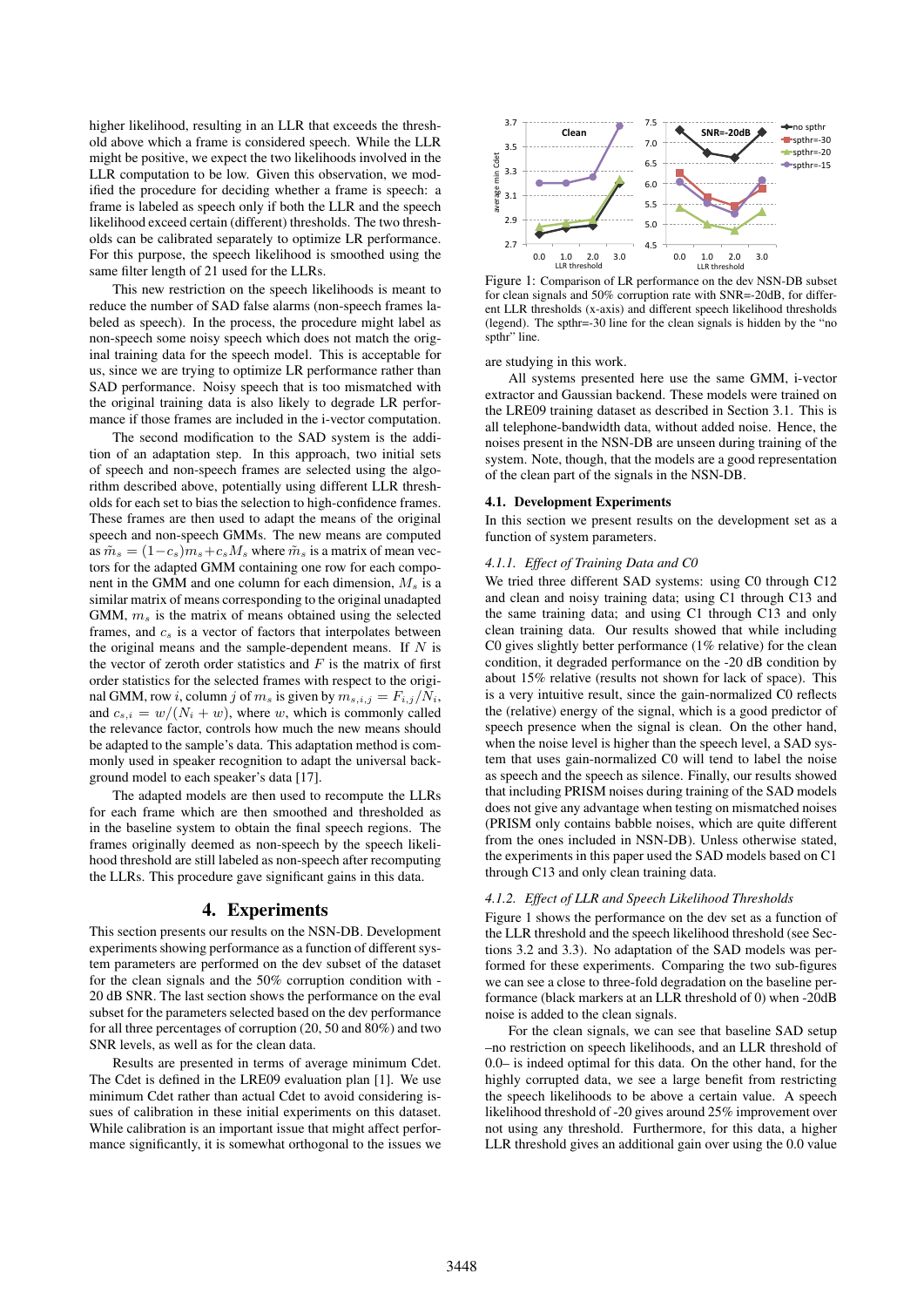

Figure 2: Comparison of LR performance on the dev NSN-DB subset for clean signals and 50% corruption rate with SNR=-20dB, for different LLR thresholds (x-axis), different speech likelihood thresholds (spthr) and different adaptation weights (w).

which is optimal for clean data. In summary, we see that the combination of a speech likelihood threshold of -20 and an LLR threshold of 1.0 or 2.0 gives a good trade-off between the clean and the noisy conditions.

#### *4.1.3. Effect of Adaptation*

Figure 2 shows the results when using adaptation for a speech likelihood threshold of -20 (the optimum from Figure 1) or no threshold. For comparison, we also include the results without adaptation for both cases. We set the LLR threshold for selecting non-speech and speech frames for adaptation to 0.0 and 2.0, respectively. These values were independent of the threshold used on the final LLRs computed with the adapted models and were selected based on the performance on the dev data.

The figure shows that adaptation leads to modest gains on both clean and noisy data. Furthermore, on the corrupted data, we see that restricting the detected speech regions to frames with a speech likelihood greater than -20 still gives a significant gain after adaptation, indicating that the two procedures are complementary. Finally, note that adaptation makes the performance of the system much less dependent on the LLR threshold, thus less sensitive to a wrong choice of threshold. In summary, the adaptation setup that gives the best trade-off across the two conditions uses a speech likelihood threshold of -20 and an adaptation weight of 0.0 or 1.0. We selected 1.0 as a safer value, since 0.0 can lead to overfitting. Again, an LLR threshold of 1.0 or 2.0 gives the best trade-off between the clean and the noisy conditions. With this setup, we achieve a gain of 37% on the noisy data with respect to the baseline performance (no spthr, an LLR threshold of 0.0, and no adaptation).

#### 4.2. Results on the NSN-DB Evaluation Subset

Figure 3 shows the results on the held-out subset of the NSN-DB. Note that not only are the speech and the noise signals disjoint between the dev and the eval sets, the types of noises are also different. We can see that the proposed procedures lead to significant gains over the noisy conditions, at the cost of only very small degradation on the clean data. At the -20dB condition, we achieve gains of 21%, 33% and 13% for the 80%, 50% and 20% corruption rates, respectively. At 0dB, the gains are smaller at 15%, 7% and 1%. Note that these are the combined gains from all proposed methods. While the gains from leaving out C0 (second bar compared to first) and the gains from adaptation (last bar compared to second-to-last bar) are very similar for the dev and the eval sets, the gains from the other two approaches are not. Increasing the LLR threshold does not lead to gains on the eval data, except on the 80% corruption rate condition. Furthermore, using a speech likelihood threshold gives a much smaller gain on the eval data than on the dev data. The large gain on the dev data happened for the rooster



Figure 3: Comparison of LR performance on the eval NSN-DB subset for three corruption rates (PC) with two SNR levels and for clean data when using different SAD systems: the baseline SAD system (llrthr=0,withC0), the baseline system without C0 but including C13 (llrthr=0), that same system with a higher threshold (llrthr=2.0), then adding the speech likelihood threshold constraint of - 20 (llrthr=2,spthr=-20), and additionally adapting to each signal's data (llrthr=2,spthr=-20,adapt). The y-axis ranges were chosen to facilitate comparisons across figures. They were set such that the same difference between any bar and the leftmost bar in the same figure represents approximately the same relative gain or loss across all figures. The black horizontal lines in the figures for PC 80, 50 and 20 correspond to the results using the oracle SAD system.

noises, which are not present on the eval data. Nevertheless, overall, the proposed methods are quite safe in that they never lead to significant degradations, while resulting in significant gains for some noises at low SNR levels.

Finally, the black lines in the three figures corresponding to corrupted data show the LR performance using an oracle SAD system. This system labeled all frames where noise was added as non-speech (even if speech is, in fact, somewhat intelligible in those frames). For the remaining frames, it uses the SAD output obtained on the clean signals. As we can see, for PC=80, where the oracle discards 80% of the frames, and intermediate SNR levels, we can outperform the oracle by using the proposed approaches. For the other cases, we can see that the proposed methods allow us to bridge a significant part of the gap between the baseline and the oracle performance.

## 5. Conclusions

We introduced a new dataset with highly non-stationary noises. We showed that these noises result in a large degradation in the performance of an LR system developed for clean speech which had not encountered these kinds of noises during training. We proposed simple modifications to the SAD stage of the system to mitigate this. The proposed techniques include discarding C0 from the features used for SAD, using a more stringent threshold on the SAD scores, thresholding the speech likelihoods returned by the model, and a model adaptation step. These techniques produced significant gains of up to 33% in LR performance on the noisier conditions. On the clean data, some of these procedures led to small degradations, no greater than 6%, compared to the system optimized for that data. In the future, we plan to test how the proposed approaches behave when stationary noise is present in the signal in addition to the non-stationary bursts. We also plan to explore methods for robustness at other system stages besides SAD.